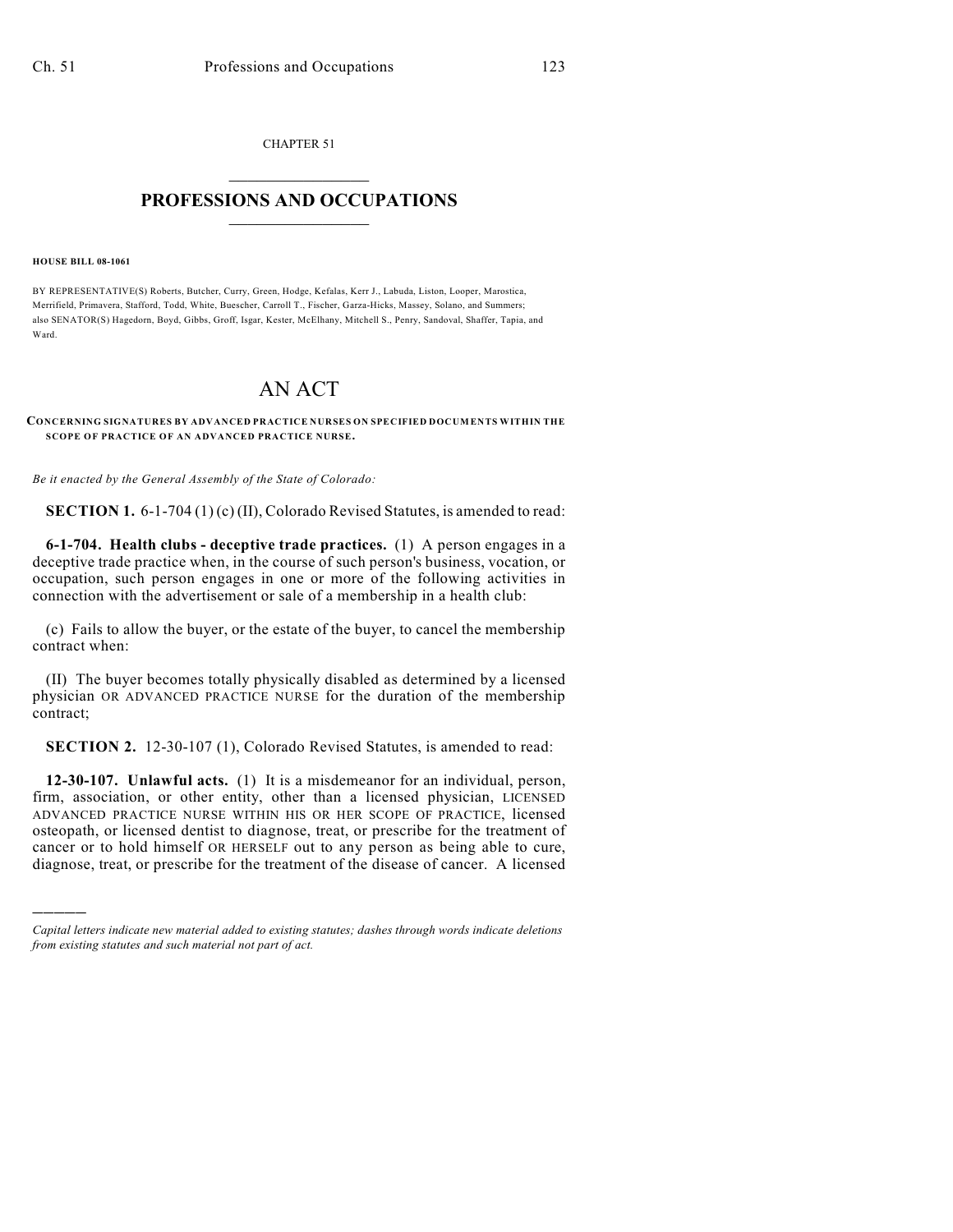chiropractor shall not treat cancer, or prescribe for the treatment of cancer. Such chiropractor may treat any person for human ailments within the scope of his OR HER license even though such THE person has or may have cancer at the time, but if a chiropractor knows or has reason to believe that any patient has or may have cancer, he OR SHE must refer the patient to a medical doctor or an osteopath.

**SECTION 3.** 12-38-111.5 (6), Colorado Revised Statutes, is amended, and the said 12-38-111.5 is further amended BY THE ADDITION OF A NEW SUBSECTION, to read:

**12-38-111.5. Requirements for advanced practice nurse registration legislative declaration - definition - advanced practice registry.** (6) A certified nurse-midwife AN ADVANCED PRACTICE NURSE shall practice in accordance with the standards of the American college of nurse-midwives APPROPRIATE NATIONAL PROFESSIONAL NURSING ORGANIZATION AND HAVE including, but not limited to, having a safe mechanism for consultation or collaboration with a physician or, when appropriate, referral to a physician. ADVANCED PRACTICE NURSING ALSO INCLUDES, WHEN APPROPRIATE, REFERRAL TO OTHER HEALTH CARE PROVIDERS.

(7) (a) IN ORDER TO ENHANCE THE COST EFFICIENCY AND CONTINUITY OF CARE, AN ADVANCED PRACTICE NURSE MAY, WITHIN HIS OR HER SCOPE OF PRACTICE AND WITHIN THE ADVANCED PRACTICE NURSE-PATIENT RELATIONSHIP, SIGN AN AFFIDAVIT, CERTIFICATION, OR SIMILAR DOCUMENT THAT:

(I) DOCUMENTS A PATIENT'S CURRENT HEALTH STATUS;

(II) AUTHORIZES CONTINUING TREATMENT, TESTS, SERVICES, OR EQUIPMENT; OR

(III) GIVES ADVANCE DIRECTIVES FOR END-OF-LIFE CARE.

(b) SUCH AFFIDAVIT, CERTIFICATION, OR SIMILAR DOCUMENT MAY NOT:

(I) BE THE PRESCRIPTION OF MEDICATION UNLESS THE ADVANCED PRACTICE NURSE HAS BEEN GRANTED PRESCRIPTIVE AUTHORITY PURSUANT TO SECTION 12-38-111.6; OR

(II) BE IN CONFLICT WITH OTHER REQUIREMENTS OF LAW.

**SECTION 4.** 13-71-105 (2) (c) and (2) (d), Colorado Revised Statutes, are amended to read:

**13-71-105. Qualifications for juror service.** (2) A prospective trial or grand juror shall be disqualified, based on the following grounds:

(c) Inability, by reason of a physical or mental disability, to render satisfactory juror service. Any person claiming this disqualification shall submit a letter, if the jury commissioner requests it, from a licensed physician, LICENSED ADVANCED PRACTICE NURSE, or authorized Christian science practitioner, stating the nature of the disability and an opinion that such disability prevents the person from rendering satisfactory juror service. The physician, LICENSED ADVANCED PRACTICE NURSE, or authorized Christian science practitioner shall apply the following guideline: A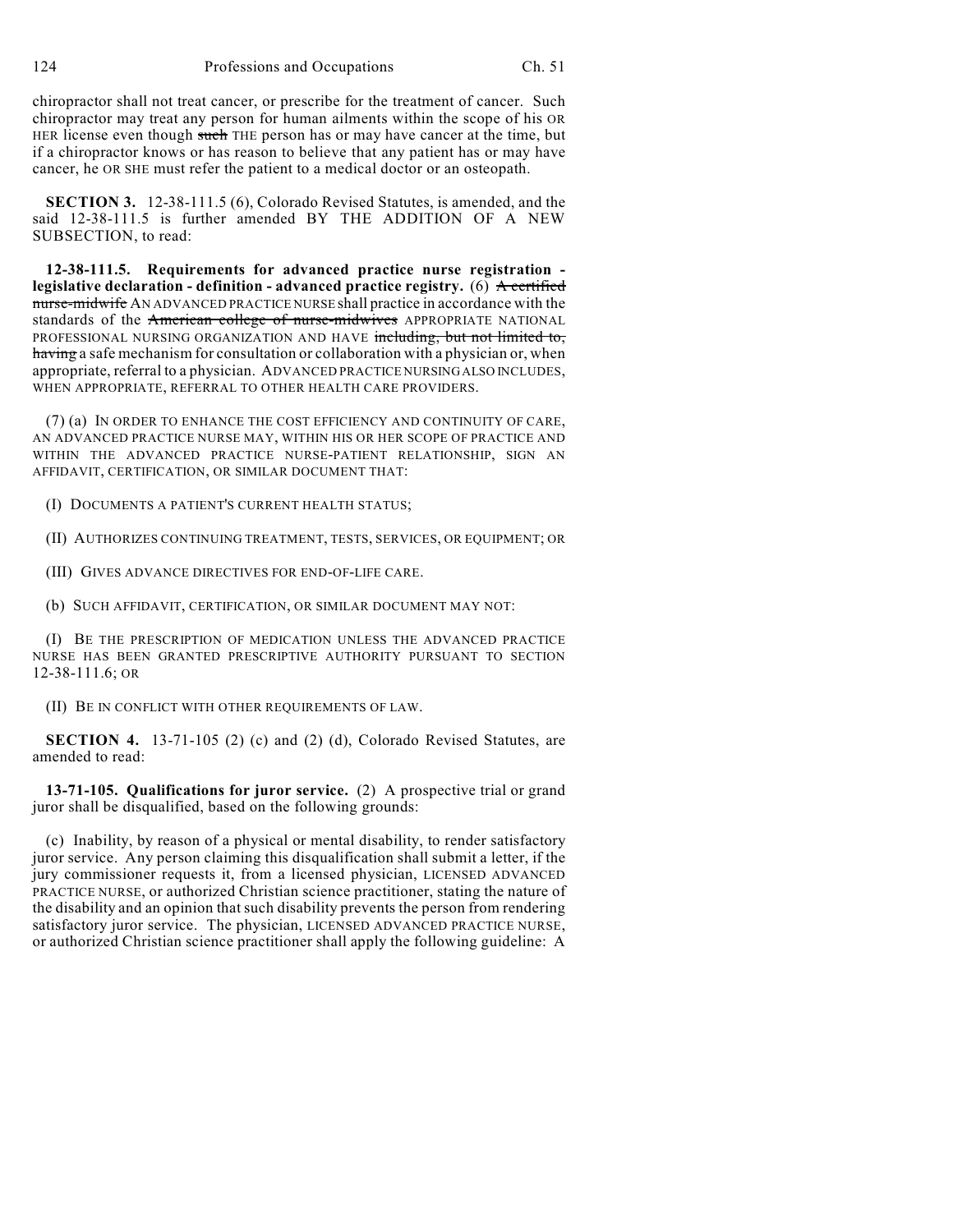person shall be capable of rendering satisfactory juror service if the person is able to perform a sedentary job requiring close attention for three consecutive business days for six hours per day, with short breaks in the morning and afternoon sessions.

(d) Sole responsibility for the daily care of a permanently disabled person living in the same household to the extent that the performance of juror service would cause a substantial risk of injury to the health of the disabled person. Jurors who are regularly employed at a location other than their households may not be disqualified for this reason. Any person claiming this disqualification shall, if the jury commissioner requests it, submit a letter from a licensed physician, LICENSED ADVANCED PRACTICE NURSE, or authorized Christian science practitioner stating the name, address, and age of the disabled person, the nature of care provided by the prospective juror, and an opinion that the performance of juror service would cause a substantial risk of injury to the disabled person.

**SECTION 5.** 15-18.5-103 (2) and (3), Colorado Revised Statutes, are amended to read:

**15-18.5-103. Proxy decision-makers for medical treatment authorized.** (2) The determination that an adult patient lacks decisional capacity to provide informed consent to or refusal of medical treatment may be made by a court or the attending physician, and such THE determination shall be documented in such patient's medical record. THE DETERMINATION MAY ALSO BE MADE BY AN ADVANCED PRACTICE NURSE WHO HAS COLLABORATED ABOUT THE PATIENT WITH A LICENSED PHYSICIAN EITHER IN PERSON, BY TELEPHONE, OR ELECTRONICALLY. THE ADVANCED PRACTICE NURSE SHALL DOCUMENT IN THE PATIENT'S RECORD THE NAME OF THE PHYSICIAN WITH WHOM THE ADVANCED PRACTICE NURSE COLLABORATED. The attending physician shall make specific findings regarding the cause, nature, and projected duration of the patient's lack of decisional capacity, which findings shall be included in the patient's medical record.

(3) Upon a determination that an adult patient lacks decisional capacity to provide informed consent to or refusal of medical treatment, the attending physician, THE ADVANCED PRACTICE NURSE, or such physician's OR NURSE'S designee, shall make reasonable efforts to notify the patient of the patient's lack of decisional capacity. In addition, the attending physician, or such physician's designee, shall make reasonable efforts to locate as many interested persons as defined in this subsection (3) as practicable and the attending physician OR ADVANCED PRACTICE NURSE may rely on such individuals to notify other family members or interested persons. For the purposes of this section, "interested persons" means the patient's spouse, either parent of the patient, any adult child, sibling, or grandchild of the patient, or any close friend of the patient. Upon locating an interested person, the attending physician, ADVANCED PRACTICE NURSE, or such physician's OR NURSE'S designee, shall inform such person of the patient's lack of decisional capacity and that a proxy decision-maker should be selected for the patient.

**SECTION 6.** 15-18.5-104 (2) and (3), Colorado Revised Statutes, are amended to read:

**15-18.5-104. Surrogate decision-makers for health care benefits.** (2) A court or the attending physician may make the determination that a person lacks the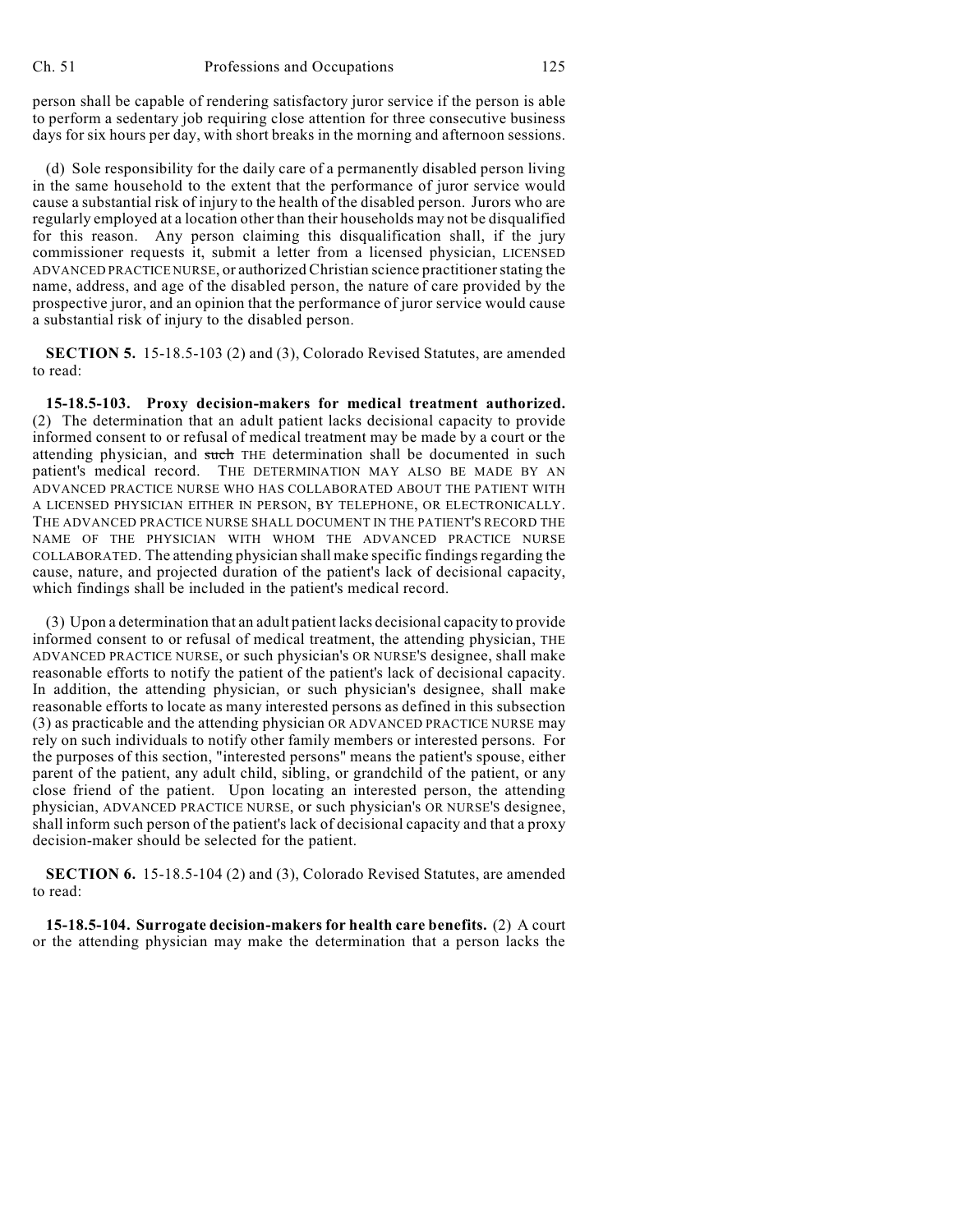decisional capacity to make health care benefit decisions. THE DETERMINATION SHALL BE DOCUMENTED IN SUCH PATIENT'S MEDICAL RECORD. THE DETERMINATION MAY ALSO BE MADE BY AN ADVANCED PRACTICE NURSE WHO HAS COLLABORATED ABOUT THE PATIENT WITH A LICENSED PHYSICIAN EITHER IN PERSON, BY TELEPHONE, OR ELECTRONICALLY. THE ADVANCED PRACTICE NURSE SHALL DOCUMENT IN THE PATIENT'S RECORD THE NAME OF THE PHYSICIAN WITH WHOM THE ADVANCED PRACTICE NURSE COLLABORATED. The attending physician OR NURSE shall make specific findings regarding the cause, nature, and projected duration of the person's lack of decisional capacity regarding health care benefit decisions. Such determination and findings shall be documented in the person's medical record.

(3) Upon a determination that an adult patient lacks decisional capacity to make health care benefit decisions, the attending physician, ADVANCED PRACTICE NURSE, or his or her THE PHYSICIAN'S OR NURSE'S designee shall make reasonable efforts to notify the patient of the patient's lack of decisional capacity. In addition, the attending physician OR ADVANCED PRACTICE NURSE or his or her THE PHYSICIAN'S OR NURSE'S designee shall make reasonable efforts to locate as many interested persons as defined in this subsection (3) as practicable, and the attending physician OR ADVANCED PRACTICE NURSE may rely on such individuals to notify other family members or interested persons. For the purposes of this section, "interested persons" means the patient's spouse; either parent of the patient; any adult child, sibling, or grandchild of the patient; or any close friend of the patient. Upon locating an interested person, the attending physician OR ADVANCED PRACTICE NURSE or his or her THE PHYSICIAN'S OR NURSE'S designee shall inform such person of the patient's lack of decisional capacity and determine whether such interested person is available, willing, and has the capability to act as a surrogate decision-maker for health care benefits for the patient.

**SECTION 7.** 15-18-104 (1), (2), (2.6), and (3), Colorado Revised Statutes, are amended to read:

**15-18-104. Declaration as to medical treatment.** (1) Any competent adult may execute a declaration directing that life-sustaining procedures be withheld or withdrawn if, at some future time, he OR SHE is in a terminal condition and either unconscious or otherwise incompetent to decide whether any medical procedure or intervention should be accepted or rejected. It shall be the responsibility of the declarant or someone acting for him OR HER to submit the declaration to the attending physician OR ADVANCED PRACTICE NURSE for entry in the declarant's medical record.

(2) In the case of a declaration of a qualified patient known to the attending physician OR ADVANCED PRACTICE NURSE to be pregnant, a medical evaluation shall be made as to whether the fetus is viable and could with a reasonable degree of medical certainty develop to live birth with continued application of life-sustaining procedures. If such is the case, the declaration shall be given no force or effect.

(2.6) Notwithstanding the provisions of subsection (2.5) of this section and section 15-18-103 (7), when an attending physician OR ADVANCED PRACTICE NURSE has determined that pain results from a discontinuance of artificial nourishment, he OR SHE may order that such nourishment be provided but only to the extent necessary to provide comfort and alleviate such pain.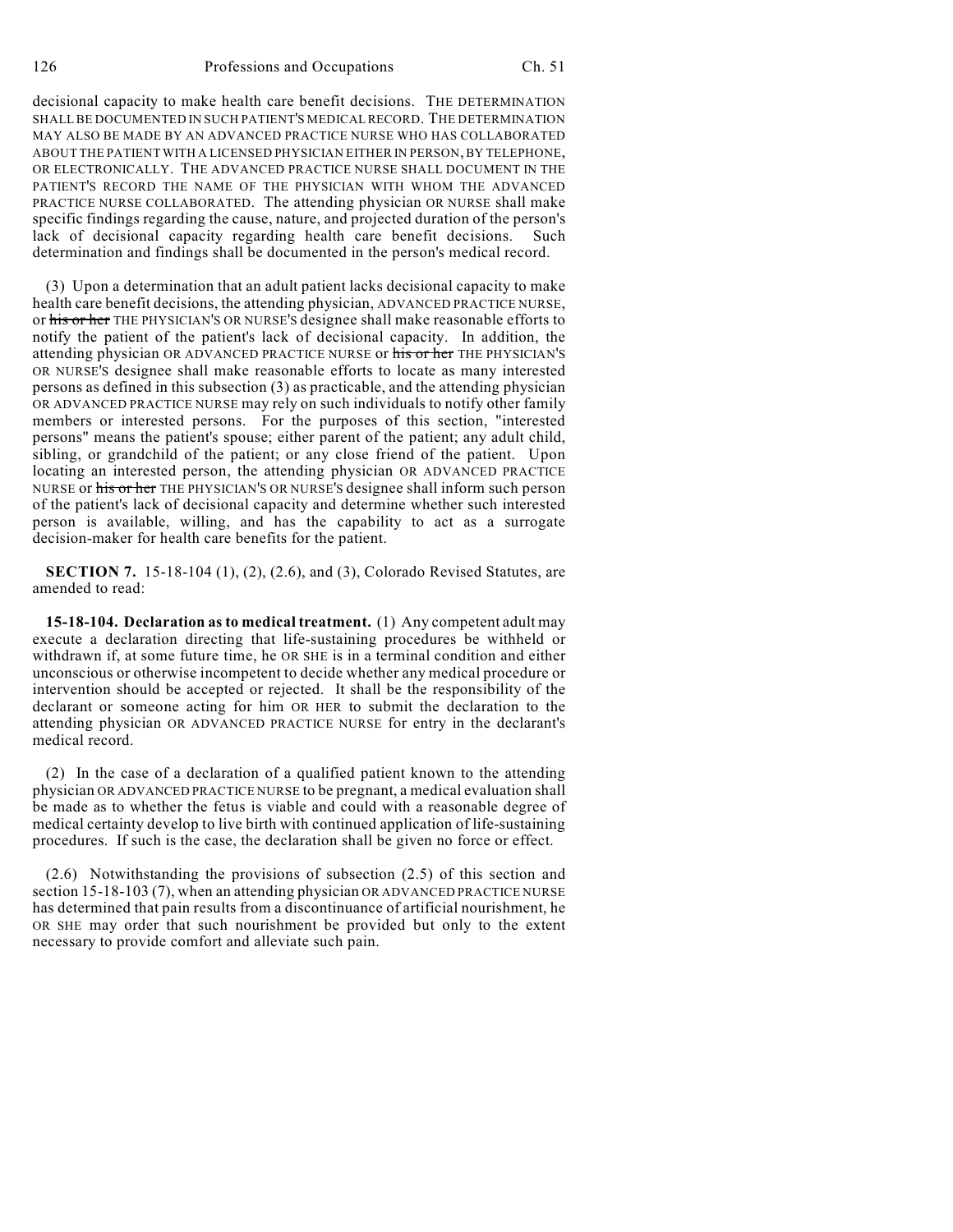(3) A declaration executed before two witnesses by any competent adult shall be legally effective for the purposes of this article and may, but need not, be in the following form:

## **DECLARATION AS TO MEDICAL OR SURGICAL TREATMENT**

I, (name of declarant), being of sound mind and at least eighteen years of age, direct that my life shall not be artificially prolonged under the circumstances set forth below and hereby declare that:

1. If at any time my attending physician OR ADVANCED PRACTICE NURSE and one other qualified physician OR ADVANCED PRACTICE NURSE certify in writing that:

a. I have an injury, disease, or illness which is not curable or reversible and which, in their judgment, is a terminal condition, and

b. For a period of seven consecutive days or more, I have been unconscious, comatose, or otherwise incompetent so as to be unable to make or communicate responsible decisions concerning my person, then

I direct that, in accordance with Colorado law, life-sustaining procedures shall be withdrawn and withheld pursuant to the terms of this declaration, it being understood that life-sustaining procedures shall not include any medical procedure or intervention for nourishment considered necessary by the attending physician OR ADVANCED PRACTICE NURSE to provide comfort or alleviate pain. However, I may specifically direct, in accordance with Colorado law, that artificial nourishment be withdrawn or withheld pursuant to the terms of this declaration.

2. In the event that the only procedure I am being provided is artificial nourishment, I direct that one of the following actions be taken:

(initials of declarant) a. Artificial nourishment shall not be continued when it is the only procedure being provided; or

(initials of declarant) b. Artificial nourishment shall be continued for \_\_\_\_\_\_ days when it is the only procedure being provided; or

(initials of declarant) c. Artificial nourishment shall be continued when it is the only procedure being provided.

3. I execute this declaration, as my free and voluntary act, this day of  $, 20$ .

> By\_\_\_\_\_\_\_\_\_\_\_\_\_\_\_\_\_\_\_\_\_\_ Declarant

The foregoing instrument was signed and declared by \_\_\_\_\_\_\_\_\_\_\_\_\_\_\_\_\_\_\_\_ to be his declaration, in the presence of us, who, in his presence, in the presence of each other, and at his request, have signed our names below as witnesses, and we declare that, at the time of the execution of this instrument, the declarant, according to our best knowledge and belief, was of sound mind and under no constraint or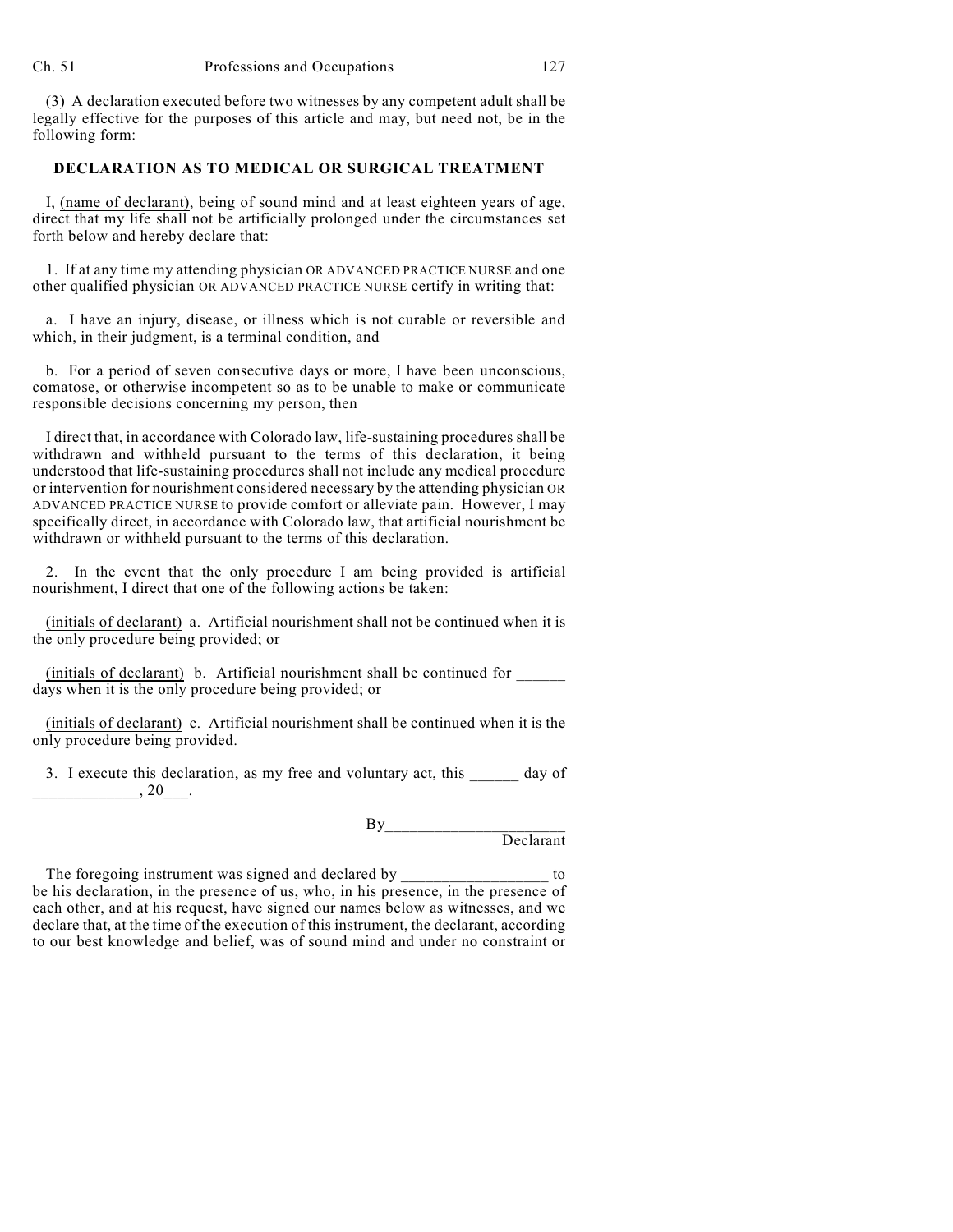128 Professions and Occupations Ch. 51

undue influence.

Dated at \_\_\_\_\_\_\_\_, Colorado, this \_\_\_\_\_\_ day of \_\_\_\_\_\_\_, 20\_\_.

\_\_\_\_\_\_\_\_\_\_\_\_\_\_\_\_\_\_\_\_\_\_\_\_\_\_\_\_\_\_ Name and Address \_\_\_\_\_\_\_\_\_\_\_\_\_\_\_\_\_\_\_\_\_\_\_\_\_\_\_\_\_\_

Name and Address

STATE OF COLORADO )  $\int$  ss. County of  $\qquad \qquad$ 

SUBSCRIBED and sworn to before me by \_\_\_\_\_\_\_\_\_, the declarant, and **\_\_\_\_\_\_\_\_\_** and \_\_\_\_\_\_\_\_, witnesses, as the voluntary act and deed of the declarant this  $\frac{1}{\sqrt{2}}$  day of  $\frac{1}{\sqrt{2}}$ , 20\_\_\_.

My commission expires:

Notary Public

\_\_\_\_\_\_\_\_\_\_\_\_\_\_\_\_\_\_\_\_\_\_\_\_\_

**SECTION 8.** The introductory portion to 18-1-703 (1) (e) and 18-1-703 (1) (e) (II), Colorado Revised Statutes, are amended to read:

**18-1-703. Use of physical force - special relationships.** (1) The use of physical force upon another person which would otherwise constitute an offense is justifiable and not criminal under any of the following circumstances:

(e) A duly licensed physician, ADVANCED PRACTICE NURSE, or a person acting under his OR HER direction, may use reasonable and appropriate physical force for the purpose of administering a recognized form of treatment which THAT he OR SHE reasonably believes to be adapted to promoting the physical or mental health of the patient if:

(II) The treatment is administered in an emergency when the physician OR ADVANCED PRACTICE NURSE reasonably believes that no one competent to consent can be consulted and that a reasonable person, wishing to safeguard the welfare of the patient, would consent.

**SECTION 9.** 19-4-106 (1), Colorado Revised Statutes, is amended to read:

**19-4-106. Assisted reproduction.** (1) If, under the supervision of a licensed physician OR ADVANCED PRACTICE NURSE and with the consent of her husband, a wife consents to assisted reproduction with sperm donated by a man not her husband, the husband is treated in law as if he were the natural father of a child thereby conceived. If, under the supervision of a licensed physician OR ADVANCED PRACTICE NURSE and with the consent of her husband, a wife consents to assisted reproduction with an egg donated by another woman, to conceive a child for herself, not as a surrogate, the wife is treated in law as if she were the natural mother of a child thereby conceived. Both the husband's and the wife's consent must be in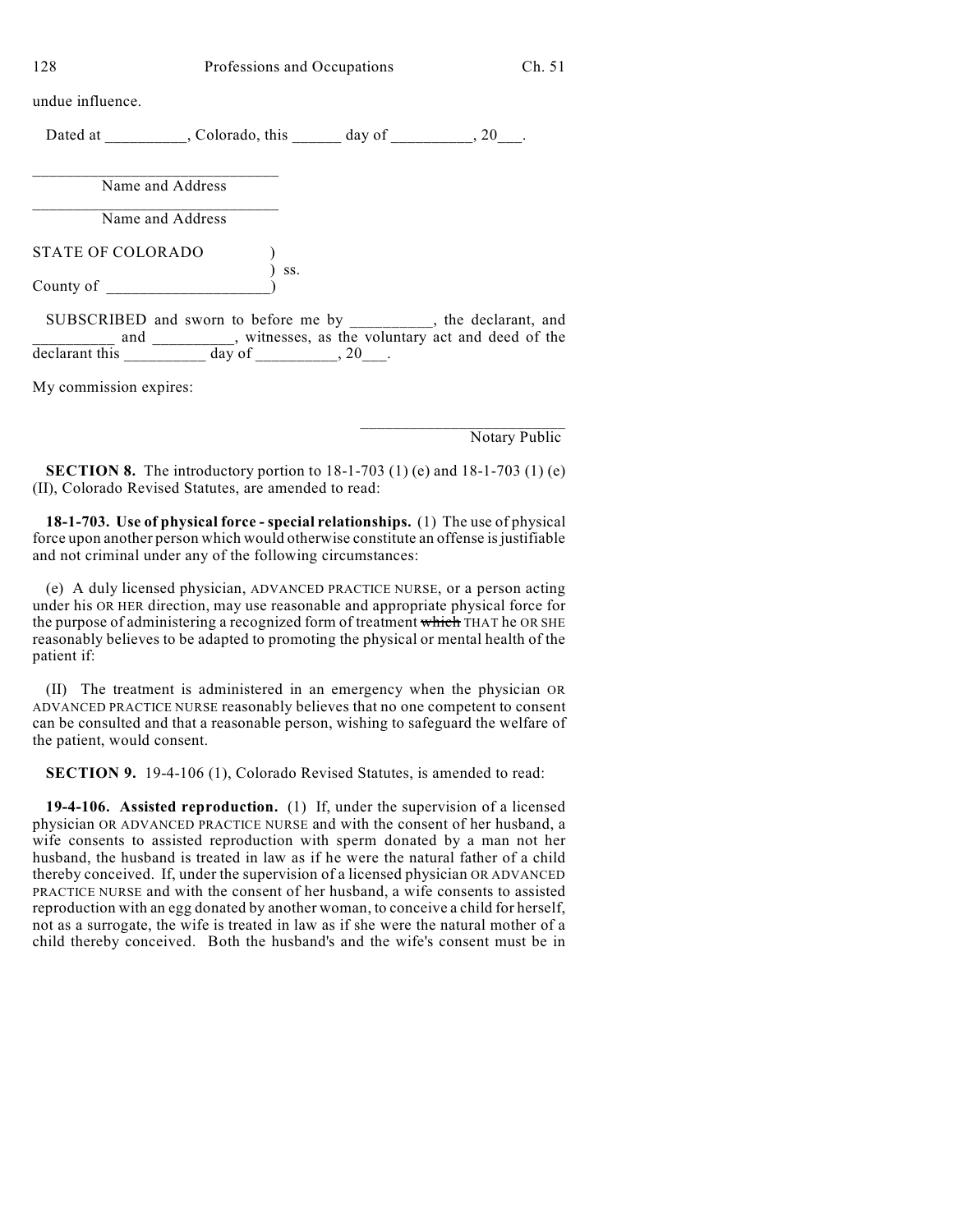writing and signed by each of them. The physician OR ADVANCED PRACTICE NURSE shall certify their signatures and the date of the assisted reproduction and shall file the consents with the department of public health and environment, where they shall be kept confidential and in a sealed file; however, the physician's failure to do so does not affect the father and child relationship or the mother and child relationship. All papers and records pertaining to the assisted reproduction, whether part of the permanent record of a court or of a file held by the supervising physician OR ADVANCED PRACTICE NURSE or elsewhere, are subject to inspection only upon an order of the court for good cause shown.

**SECTION 10.** 25-1-311 (1), (1.5), (3), and (10), Colorado Revised Statutes, are amended to read:

**25-1-311. Involuntary commitment of alcoholics.** (1) A person may be committed to the custody of the division by the court upon the petition of his THE PERSON'S spouse or guardian, a relative, a physician, AN ADVANCED PRACTICE NURSE, the administrator in charge of any approved treatment facility, or any other responsible person. The petition shall allege that the person is an alcoholic and that he THE PERSON has threatened or attempted to inflict or inflicted physical harm on himself OR HERSELF or on another and that unless committed he THE PERSON is likely to inflict physical harm on himself OR HERSELF or on another or that he THE PERSON is incapacitated by alcohol. A refusal to undergo treatment does not constitute evidence of lack of judgment as to the need for treatment. The petition shall be accompanied by a certificate of a licensed physician OR ADVANCED PRACTICE NURSE who has examined the person within two days before submission of the petition, unless the person whose commitment is sought has refused to submit to a medical examination, in which case the fact of refusal shall be alleged in the petition. The certificate shall set forth the physician's OR ADVANCED PRACTICE NURSE'S findings in support of the allegations of the petition.

(1.5) A petition submitted pursuant to subsection (1) of this section shall not be accepted unless there is documentation of the refusal by the person to be committed to accessible and affordable voluntary treatment. Such documentation may include, but shall not be limited to, physicians' statements, ADVANCED PRACTICE NURSES' STATEMENTS, notations in the person's medical or law enforcement records, or witnesses' statements.

(3) At the hearing the court shall hear all relevant testimony, including, if possible, the testimony of at least one licensed physician who has examined the person whose commitment is sought. The person shall be present unless the court believes that his THE PERSON's presence is likely to be injurious to him THE PERSON; in this event, the court shall appoint a guardian ad litem to represent him THE PERSON throughout the proceeding. If the person has refused to be examined by a licensed physician OR ADVANCED PRACTICE NURSE he OR SHE shall be given an opportunity to be examined by a court-appointed licensed physician OR ADVANCED PRACTICE NURSE. If he THE PERSON refuses and there is sufficient evidence to believe that the allegations of the petition are true or if the court believes that more medical evidence is necessary, the court may commit the person to a licensed hospital for a period of not more than five days for a diagnostic examination. In such event, the court shall schedule a further hearing for final determination of commitment, in no event later than five days after the first hearing.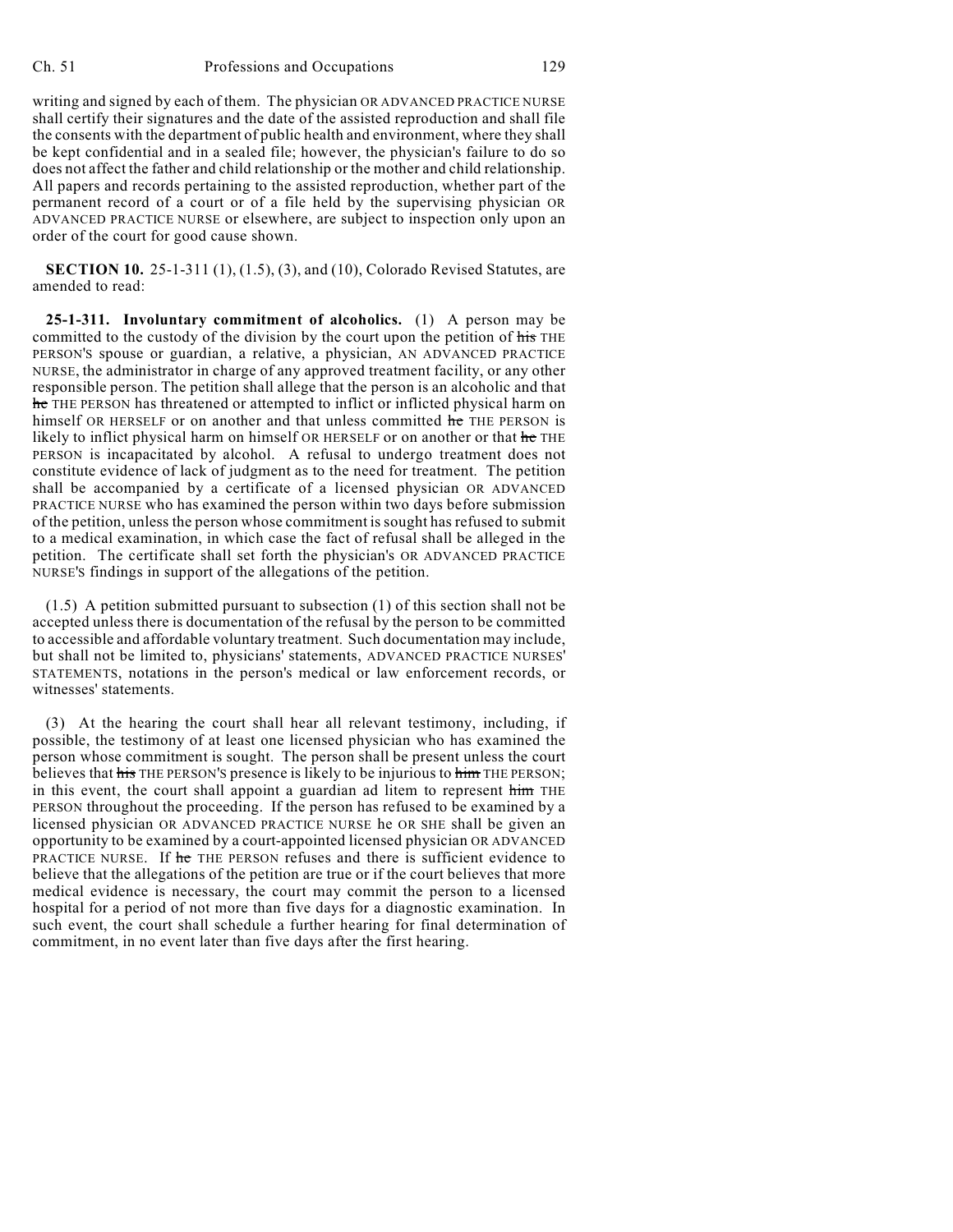(10) The court shall inform the person whose commitment or recommitment is sought of his OR HER right to contest the application, to be represented by counsel at every stage of any proceedings relating to his THE PERSON'S commitment and recommitment, and to have counsel appointed by the court or provided by the court if he OR SHE wants the assistance of counsel and is unable to obtain counsel. If the court believes that the person needs the assistance of counsel, the court shall require, by appointment if necessary, counsel for him THE PERSON regardless of his OR HER wishes. The person whose commitment or recommitment is sought shall be informed of his OR HER right to be examined by a licensed physician of his THE PERSON'S choice. If the person is unable to obtain a licensed physician and requests examination by a physician OR ADVANCED PRACTICE NURSE, the court shall employ a licensed physician OR ADVANCED PRACTICE NURSE.

**SECTION 11.** 25-1-1107 (1), (1.5), (3), and (11), Colorado Revised Statutes, are amended to read:

**25-1-1107. Involuntary commitment of drug abusers.** (1) A person may be committed to the custody of the division by the court upon the petition of his THE PERSON'S spouse or guardian, a relative, a physician, AN ADVANCED PRACTICE NURSE, the administrator in charge of any approved treatment facility, or any other responsible person. The petition shall allege that the person is a drug abuser and that he THE PERSON has threatened or attempted to inflict or inflicted physical harm on himself OR HERSELF or on another and that unless committed he THE PERSON is likely to inflict physical harm on himself OR HERSELF or on another or that he THE PERSON is incapacitated by drugs. A refusal to undergo treatment does not constitute evidence of lack of judgment as to the need for treatment. The petition shall be accompanied by a certificate of a licensed physician OR ADVANCED PRACTICE NURSE who has examined the person within ten days before submission of the petition, unless the person whose commitment is sought has refused to submit to a medical examination or an examination cannot be made of such person due to the person's condition. The certificate shall set forth the physician's OR ADVANCED PRACTICE NURSE'S findings in support of the allegations of the petition.

(1.5) A petition submitted pursuant to subsection (1) of this section shall not be accepted unless there is documentation of the refusal by the person to be admitted to accessible and affordable voluntary treatment. Such documentation may include, but shall not be limited to, physicians' AND ADVANCED PRACTICE NURSES' statements, notations in the person's medical or law enforcement records, or witnesses' statements.

(3) At the hearing the court shall hear all relevant testimony, including, if possible, the testimony of at least one licensed physician OR ADVANCED PRACTICE NURSE who has examined the person whose commitment is sought. The person shall be present unless the court believes that his THE PERSON'S presence is likely to be injurious to him THE PERSON; in this event, the court shall appoint a guardian ad litem to represent him THE PERSON throughout the proceeding. If the person has refused to be examined by a licensed physician OR ADVANCED PRACTICE NURSE, he OR SHE shall be given an opportunity to be examined by a court-appointed licensed physician OR ADVANCED PRACTICE NURSE. If he THE PERSON refuses and there is sufficient evidence to believe that the allegations of the petition are true or if the court believes that more medical evidence is necessary, the court may commit the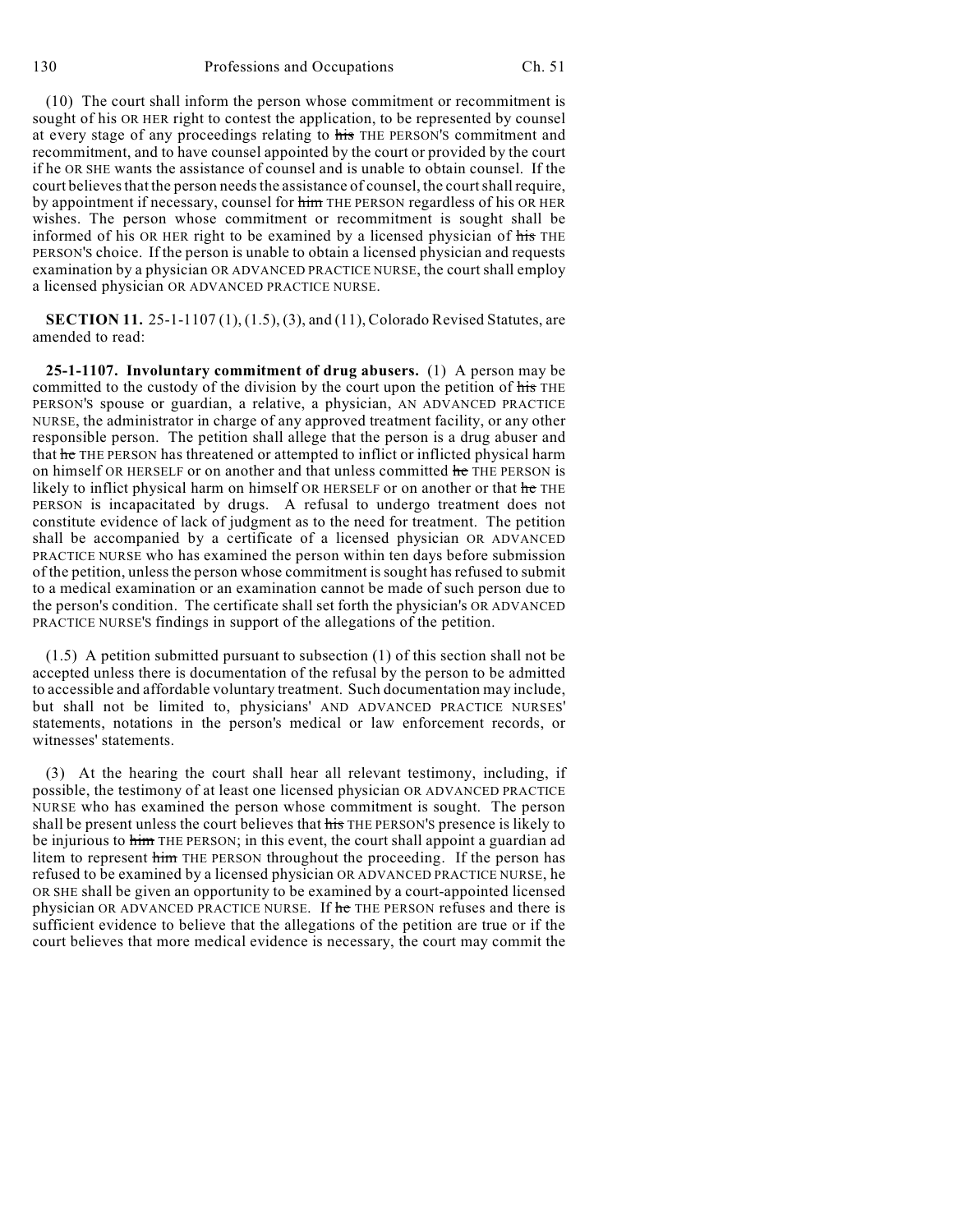person to a licensed hospital or an approved public or private treatment facility for a period of not more than five days for a diagnostic examination. In such event, the court shall schedule a further hearing for final determination of commitment, in no event later than five days after the first hearing.

(11) The court shall inform the person whose commitment or recommitment is sought of his OR HER right to contest the application, to be represented by counsel at every stage of any proceedings relating to his THE PERSON'S commitment and recommitment, and to have counsel appointed by the court or provided by the court if he THE PERSON wants the assistance of counsel and is unable to obtain counsel. If the court believes that the person needs the assistance of counsel, the court shall require, by appointment if necessary, counsel for him THE PERSON regardless of his THE PERSON'S wishes. The person whose commitment or recommitment is sought shall be informed of his OR HER right to be examined by a licensed physician OR ADVANCED PRACTICE NURSE of his THE PERSON'S choice. If the person is unable to obtain a licensed physician OR ADVANCED PRACTICE NURSE and requests examination by a physician OR ADVANCED PRACTICE NURSE, the court shall employ a licensed physician OR ADVANCED PRACTICE NURSE.

**SECTION 12.** 25-4-403 (1) (a) and (2), Colorado Revised Statutes, are amended to read:

**25-4-403. Medicine sold only on prescription.** (1) (a) No person, other than a licensed physician OR AN ADVANCED PRACTICE NURSE, shall treat or prescribe for a case of venereal disease. No person shall sell or dispense a drug, medicine, remedy, or preparation for the treatment, relief, or cure of such a disease except upon the original written prescription of a duly licensed physician OR ADVANCED PRACTICE NURSE, which prescription shall bear the name and address of the prescribing physician OR ADVANCED PRACTICE NURSE and the name of the municipality or health district in which the patient resides.

(2) No prescription shall be made out or professional services rendered by any physician, ADVANCED PRACTICE NURSE, or other person in case of venereal disease unless the name, address, and occupation of the patient is known. Any person applying to any physician, ADVANCED PRACTICE NURSE, pharmacist, hospital, or sanitarium for treatment, medicine, or hospital care in case of venereal disease who falsely reports to any physician, ADVANCED PRACTICE NURSE, pharmacist, hospital, or sanitarium the name, address, or occupation of the person having such disease or the person for whom the prescription or remedy is intended shall be deemed to have violated the provisions of this part 4.

**SECTION 13.** 25-4-405 (2), Colorado Revised Statutes, is amended to read:

**25-4-405. Examination of persons confined.** (2) All persons who are suffering with venereal disease at the time of the expiration of their terms of imprisonment or confinement and other persons who may be isolated, quarantined, or treated under the provisions of this section shall be isolated and treated at public expense until cured. In lieu of such isolation, any of such persons may, in the discretion of the department of public health and environment, be required to report for treatment to a licensed physician OR ADVANCED PRACTICE NURSE or submit to treatment provided at public expense as provided in this section. The department of public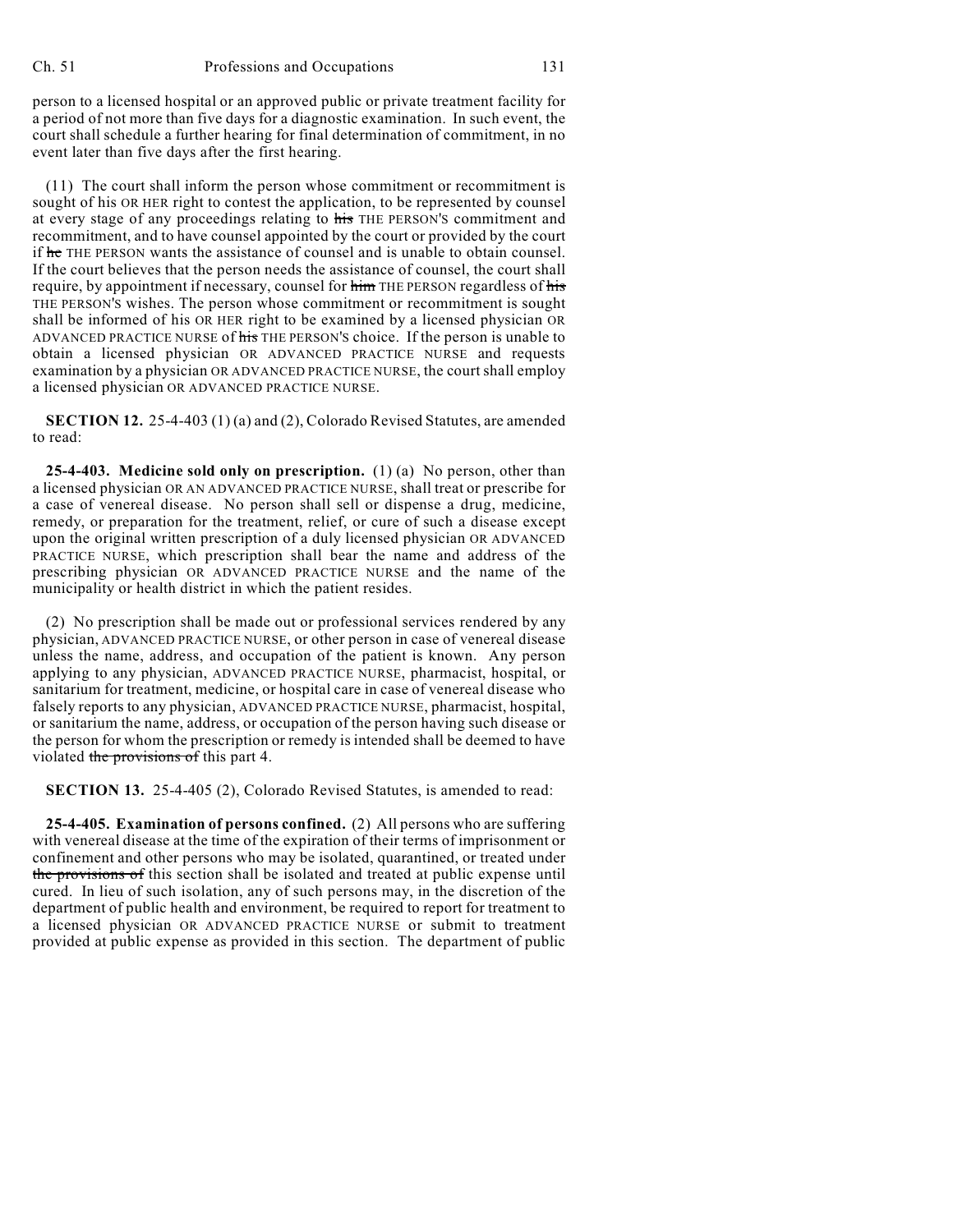health and environment is authorized to arrange for hospitalization and to provide and furnish such medical treatment as may be determined to be necessary. Nothing in this section shall be construed to interfere with the service of any sentence imposed by a court as a punishment for the commission of crime.

**SECTION 14.** 25-4-506 (2), Colorado Revised Statutes, is amended to read:

**25-4-506. Investigation and examination of suspected tuberculosis cases isolation - quarantine.** (2) Whenever the chief medical health officer determines on reasonable grounds that an examination of any person is necessary for the preservation and protection of the public health, he OR SHE shall issue a written order directing medical examination, setting forth the name of the person to be examined, the time and place of the examination, and such other terms and conditions as he OR SHE may deem necessary. A copy of such order shall be served upon the patient. Such an examination may be made by a licensed physician OR ADVANCED PRACTICE NURSE of the examinee's own choice under such terms and conditions as the health officer shall specify.

**SECTION 15.** 25-4-902 (1) (a), Colorado Revised Statutes, is amended to read:

**25-4-902. Immunization prior to attending school.** (1) Except as provided in section 25-4-903, no child shall attend any school in the state of Colorado on or after the dates specified in section 25-4-906 (4) unless he or she has presented the following to the appropriate school official:

(a) An up-to-date certificate of immunization from a licensed physician, A LICENSED ADVANCED PRACTICE NURSE, or authorized representative of the department of public health and environment or local health department stating that such THE child has received immunization against communicable diseases as specified by the state board of health, based on recommendations of the advisory committee on immunization practices of the United States department of health and human services or the American academy of pediatrics; or

**SECTION 16.** 25-4-902.5 (1), Colorado Revised Statutes, is amended to read:

**25-4-902.5. Immunization prior to attending a college or university.** (1) Except as provided in section 25-4-903, no student shall attend any college or university in the state of Colorado on or after the dates specified in section 25-4-906 (4) unless such student can present to the appropriate official of the school a certificate of immunization from a licensed physician, A LICENSED ADVANCED PRACTICE NURSE, or authorized representative of the department of public health and environment or local health department stating that such THE student has received immunization against communicable diseases as specified by the state board of health or a written authorization signed by one parent or guardian or the emancipated student or the student eighteen years of age or older requesting that local health officials administer the immunizations or a plan signed by one parent or guardian or the emancipated student or the student eighteen years of age or older for receipt by the student of the required inoculation or the first or the next required of a series of inoculations within thirty days.

**SECTION 17.** 25-4-903 (2) (a), Colorado Revised Statutes, is amended to read: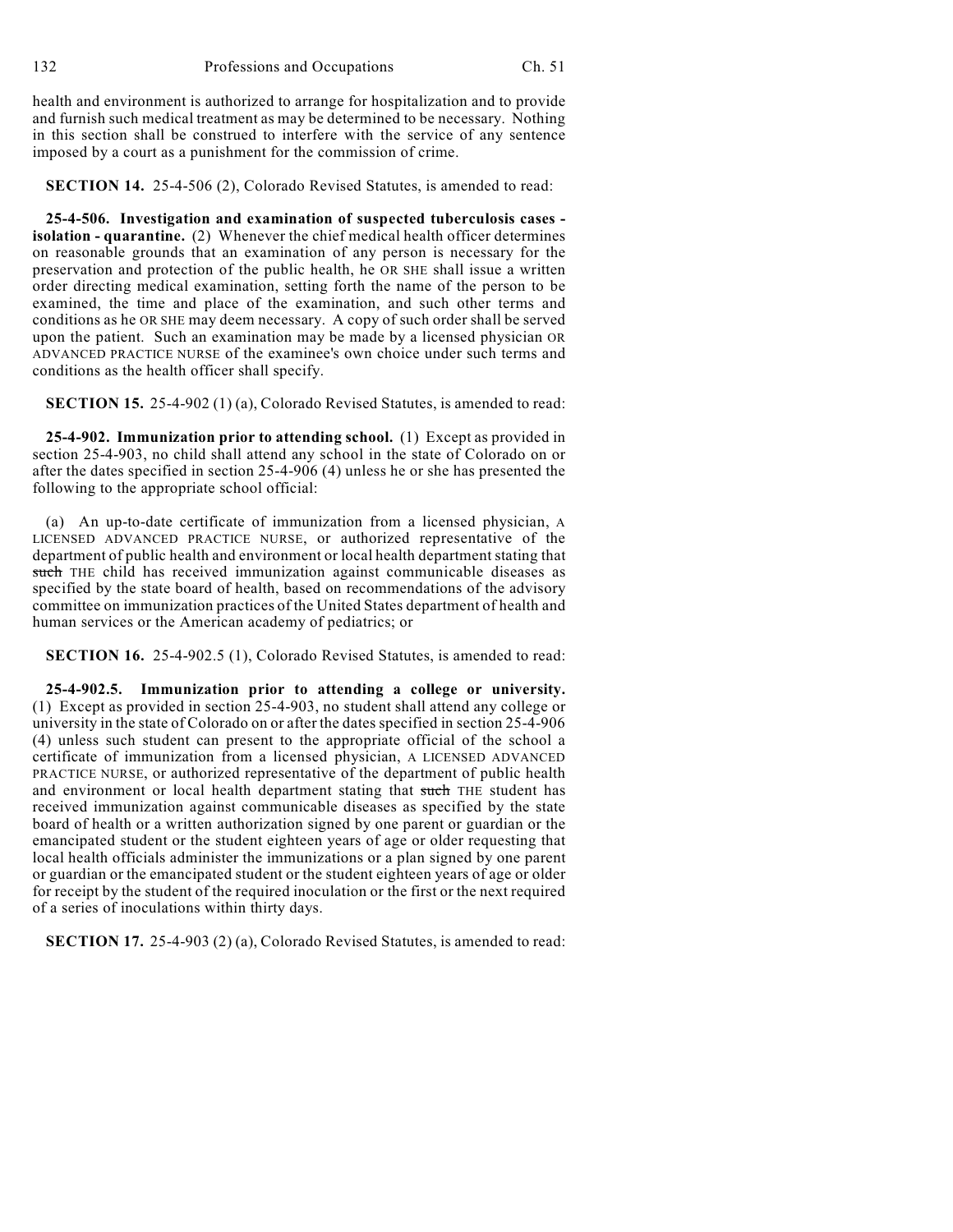**25-4-903. Exemptions from immunization.** (2) It is the responsibility of the parent or legal guardian to have his or her child immunized unless the child is exempted pursuant to this section. A student shall be exempted from receiving the required immunizations in the following manner:

(a) By submitting to the student's school certification from a licensed physician OR ADVANCED PRACTICE NURSE that the physical condition of the student is such that one or more specified immunizations would endanger his or her life or health or is medically contraindicated due to other medical conditions; or

**SECTION 18.** 25-4-905 (1), Colorado Revised Statutes, is amended to read:

**25-4-905. Immunization of indigent children.** (1) The local health department, a public health or school nurse under the supervision of a licensed physician, or the department of public health and environment in the absence of a local health department or public health nurse shall provide, at public expense to the extent that funds are available, immunizations required by this part 9 to each child whose parents or guardians cannot afford to have the child immunized or, if emancipated, who cannot himself or herself afford immunization and who has not been exempted. The department of public health and environment shall provide all vaccines necessary to comply with this section as far as funds will permit. Nothing in this section shall preclude the department of public health and environment from distributing vaccines to physicians, ADVANCED PRACTICE NURSES, or others as required by law or the rules of the department. No indigent child shall be excluded, suspended, or expelled from school unless the immunizations have been available and readily accessible to the child at public expense.

**SECTION 19.** 25-4-1704 (4) (a), Colorado Revised Statutes, is amended to read:

**25-4-1704. Infant immunization program - delegation of authority to immunize minor.** (4) An infant shall be exempted from receiving the required immunizations:

(a) Upon submitting certification from a licensed physician OR ADVANCED PRACTICE NURSE that the physical condition of the infant is such that one or more specified immunizations would endanger the infant's life or health; or

**SECTION 20.** 25-6-203, Colorado Revised Statutes, is amended to read:

**25-6-203. Extent of services.** Such Family planning and birth control services shall include: Interview with trained personnel; distribution of literature; referral to a licensed physician OR ADVANCED PRACTICE NURSE for consultation, examination, tests, medical treatment and prescription; and, to the extent so prescribed, the distribution of rhythm charts, drugs, medical preparations, contraceptive devices, and similar products.

**SECTION 21.** 25.5-6-504 (1), Colorado Revised Statutes, is amended to read:

**25.5-6-504. Program established - financial eligibility.** (1) In recognition of the social and economic benefits accruing from the maintenance of persons with HIV/AIDS in their own homes, the general assembly hereby finds and declares that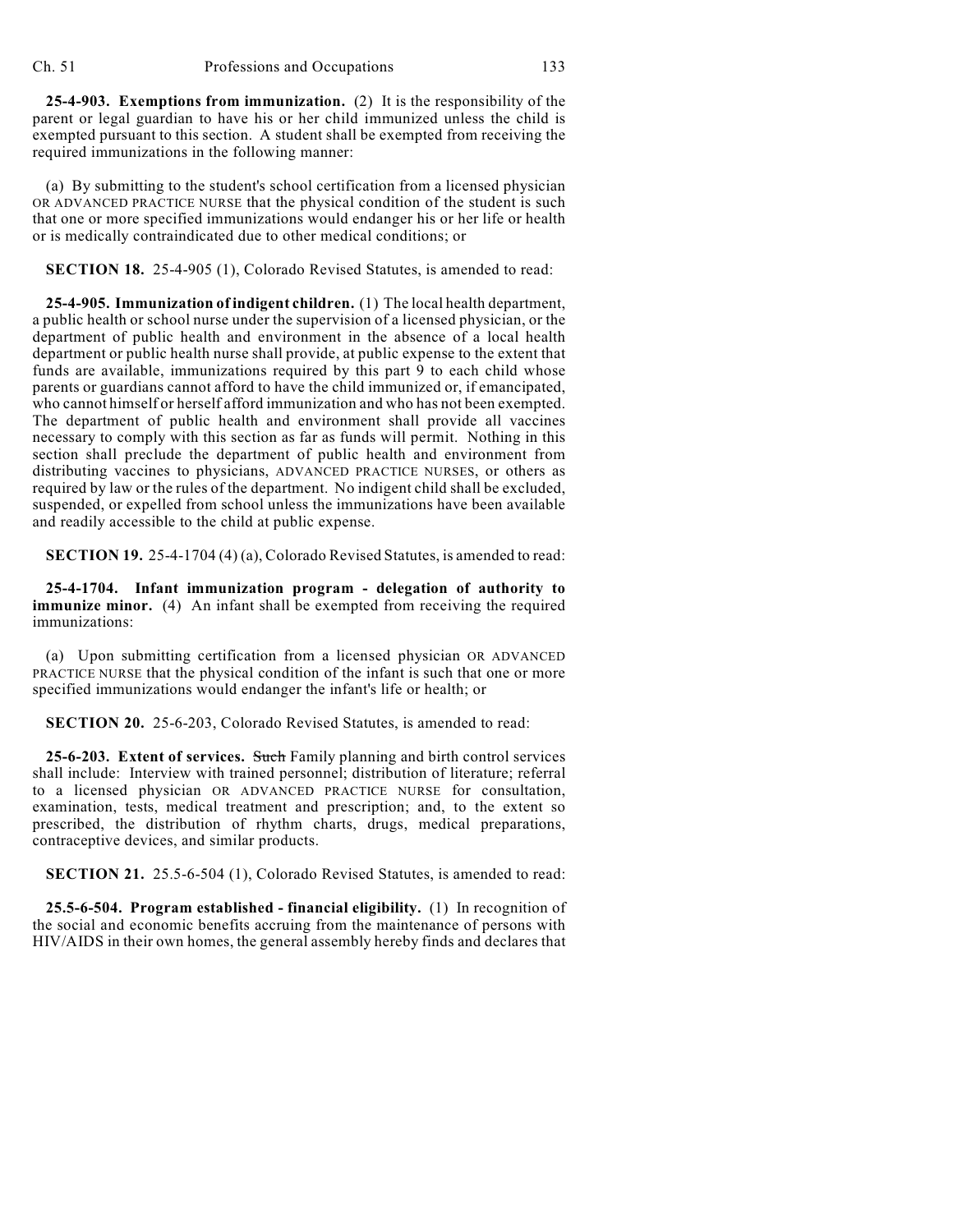a program shall be implemented by the state department to provide the services set forth in section 25.5-6-505 to those persons with HIV/AIDS whose gross income does not exceed three hundred percent of the current federal supplemental security income benefit level, whose resources do not exceed the limit established by the state department for individuals receiving a mandatory minimum state supplementation of SSI benefits pursuant to section 26-2-204, C.R.S., or, in the case of a person who is married, do not exceed the amount authorized in section 25.5-6-101, and for whom a licensed physician OR ADVANCED PRACTICE NURSE certifies that such program provides an appropriate alternative to institutionalized care.

**SECTION 22.** 25.5-6-902 (2) (d), Colorado Revised Statutes, is amended to read:

**25.5-6-902. Children's personal assistance services and family support program.** (2) As used in this section, unless the context otherwise requires, "eligible disabled children" means children eighteen years of age or younger:

(d) For whom a licensed physician OR AN ADVANCED PRACTICE NURSE has certified that in-home care is an appropriate way to meet the child's needs; and

**SECTION 23.** 25.5-6-1003 (2) (b) (V), Colorado Revised Statutes, is amended to read:

**25.5-6-1003. Pilot program - consumer-directed attendant support.** (2) (b) In order to qualify and to remain eligible for the pilot program authorized by this section, a person with a disability shall:

(V) Obtain a statement from his or her primary care physician OR ADVANCED PRACTICE NURSE that indicates such THE person with a disability has sound judgment, or that such THE person with a disability has an authorized representative, and is in stable condition;

**SECTION 24.** 25.5-6-1102 (2) (c), Colorado Revised Statutes, is amended to read:

**25.5-6-1102. Service model - consumer-directed care.** (2) In order to qualify and to remain eligible for the consumer-directed care service model authorized by this section, a person shall:

(c) Obtain a statement from his or her primary care physician OR ADVANCED PRACTICE NURSE indicating that the person has sound judgment and the ability to direct his or her care or has an authorized representative;

**SECTION 25.** 26-2-106 (6) (a), Colorado Revised Statutes, is amended to read:

**26-2-106. Applications for public assistance.** (6) (a) No application for aid to the needy disabled shall be approved until the applicant's medical condition has been certified by a physician licensed to practice medicine in this state OR AN ADVANCED PRACTICE NURSE LICENSED IN THIS STATE. In addition to a physician, an applicant may be examined by a physician assistant licensed in this state, by an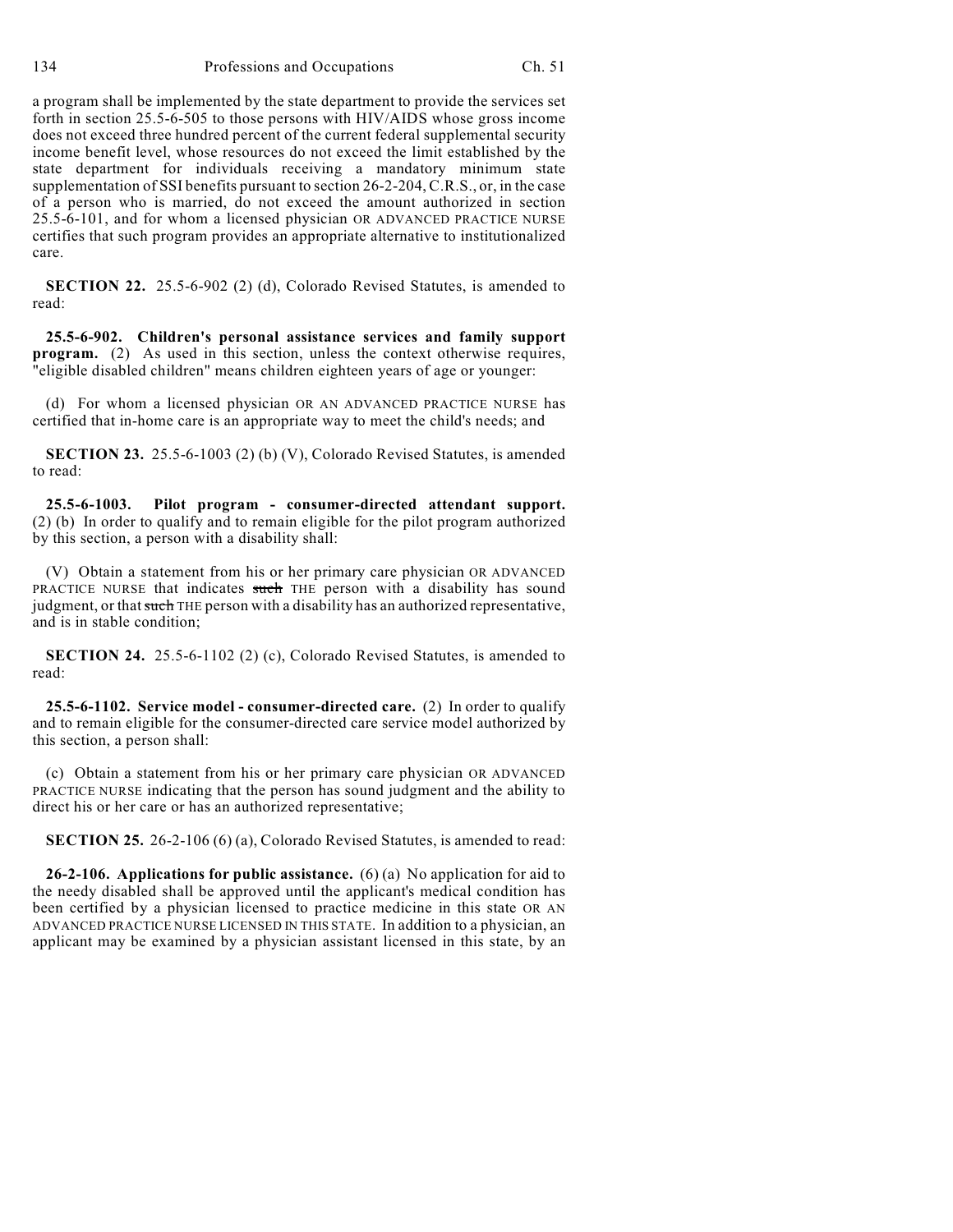advanced practice nurse, or by a registered nurse licensed in this state who is functioning within the scope of such nurse's license and training. The supervising physician or the physician or nurse who conducted the examination shall certify in writing upon forms prescribed by the state department as to the diagnosis, prognosis, and other relevant medical or mental factors relating to the disability of the applicant. No applicant disabled as a result of a primary diagnosis of alcoholism or a controlled substance addiction shall be approved for aid to the needy disabled except as provided in section 26-2-111 (4) (e).

**SECTION 26.** 26-20-104 (1) (d), Colorado Revised Statutes, is amended to read:

**26-20-104. Duties relating to use of restraint.** (1) Notwithstanding the provisions of section 26-20-103, an agency that uses restraint shall ensure that:

(d) A chemical restraint shall be given only on the order of a physician OR AN ADVANCED PRACTICE NURSE WITH PRESCRIPTIVE AUTHORITY who has determined, either while present during the course of the emergency justifying the use of the chemical restraint or after telephone consultation with a registered nurse, licensed physician assistant, or other authorized staff person who is present at the time and site of the emergency and who has participated in the evaluation of the individual, that such form of restraint is the least restrictive, most appropriate alternative available. NOTHING IN THIS SUBSECTION (1) SHALL MODIFY THE REQUIREMENTS OF SECTION 26-20-102 (2) OR 26-20-103 (3).

**SECTION 27.** 28-4-103.5 (1) (c), Colorado Revised Statutes, is amended to read:

**28-4-103.5. Persons subject to military duty - state defense force.** (1) Every able-bodied male citizen of Colorado and those who have declared their intention to become citizens of the United States residing therein between the ages of eighteen and sixty-four years, except persons exempt by law, are subject to military duty in the state defense force. However, the following persons or classes of persons are exempted from military service:

(c) Those permanently disqualified for military service because of physical disability and having in their possession a certificate of some licensed physician OR ADVANCED PRACTICE NURSE or surgeon which THAT describes the nature thereof;

**SECTION 28.** 31-10-1010 (1) (a), Colorado Revised Statutes, is amended to read:

**31-10-1010. Emergency absentee voting.** (1) (a) If the voter is confined in a hospital or his place of residence on election day because of conditions arising after the closing day for absent voter's ballot applications, such THE voter may request in a written statement, signed by him OR HER, that the clerk send him OR HER an absent voter's ballot with the word "EMERGENCY" stamped on the stubs thereof. The clerk shall deliver the emergency absent voter's ballot at his OR HER office, during the regular hours of business, to any authorized representative of the voter possessing a written statement from the voter's physician, ADVANCED PRACTICE NURSE, or practitioner that the voter will be confined in a hospital or his OR HER place of residence on election day. For the purposes of this paragraph (a),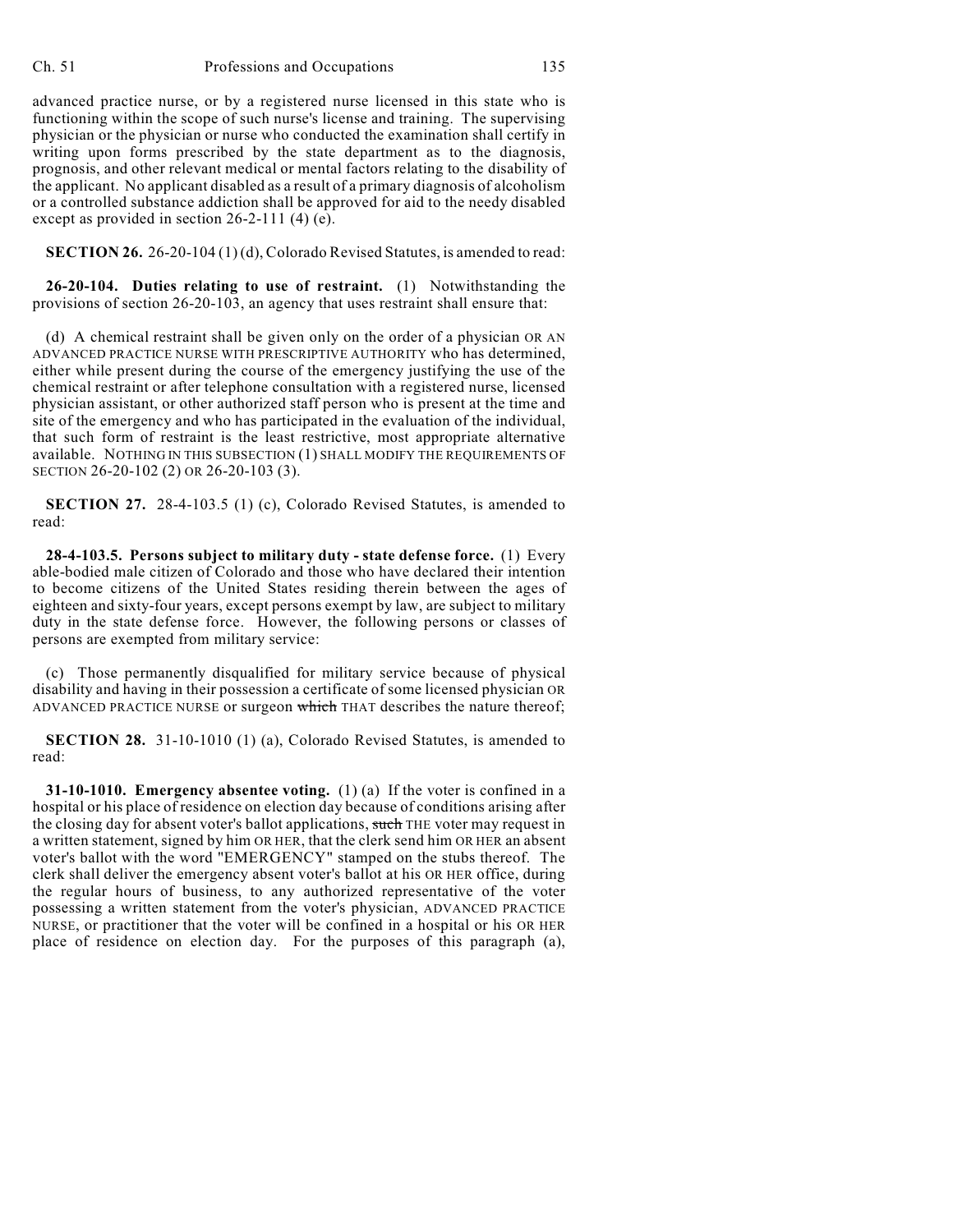"authorized representative" means a person possessing a written statement from the voter containing the voter's signature, name, and address and requesting that such THE emergency absent voter's ballot be given to the authorized person as identified by name and address. The authorized person shall acknowledge receipt of the emergency ballot with his OR HER signature, name, and address.

**SECTION 29.** 42-3-204 (1) (b) (II), (2) (b), (2) (c), and (3), Colorado Revised Statutes, are amended to read:

**42-3-204. Parking privileges for persons with disabilities - applicability.** (1) As used in this section:

(b) "Person with a disability" means either of the following:

(II) A person who has a physical impairment that substantially limits the person's ability to move from place to place, which impairment is verified, in writing, by the director of the division of rehabilitation, administratively created by the department of human services, or a physician licensed to practice medicine or practicing medicine pursuant to section 12-36-106 (3) (i), C.R.S.,  $\sigma$ r a podiatrist licensed under article 32 of title 12, C.R.S., OR AN ADVANCED PRACTICE NURSE REGISTERED PURSUANT TO SECTION 12-38-111.5, C.R.S. To be valid, such verification by the director, physician, or podiatrist, OR ADVANCED PRACTICE NURSE shall certify to the department of revenue that the person meets the standards established by the executive director of the department OF REVENUE. in consultation with the director of the division of rehabilitation.

(2) (b) Notwithstanding the verification requirements of subparagraphs (I), (II), and (III) of paragraph (a) of this subsection (2), if a renewal applicant has a permanent disability that was verified in writing by a physician licensed to practice medicine in this state or practicing medicine pursuant to section 12-36-106 (3) (i), C.R.S., OR AN ADVANCED PRACTICE NURSE REGISTERED PURSUANT TO SECTION 12-38-111.5, C.R.S., and provided to the department with the original application for a license plate or placard under this section, such applicant shall not be required to meet such verification requirement to renew such license plate or placard. If a person renews such license plate or placard of and on behalf of a person with a permanent disability, the person renewing such license plate or placard shall sign an affidavit, under the penalty of perjury, attesting to the fact that the person with a permanent disability is still in need of the license plate or placard and stating that such license plate or placard shall be surrendered to the department upon the death of the person with a permanent disability.

(c) Such license plate or placard shall be issued to such person upon presentation to the department of a written statement, verified by a physician licensed to practice medicine in this state or practicing medicine pursuant to section 12-36-106 (3) (i), C.R.S., OR AN ADVANCED PRACTICE NURSE REGISTERED PURSUANT TO SECTION 12-38-111.5,C.R.S., that such person is a person with a disability. The application for such a license plate or placard shall be sent to the department each year; except that a person who has been issued a disabled veteran special license plate shall not send an application to the department every year.

(3) The department shall issue temporary distinguishing license permits and a